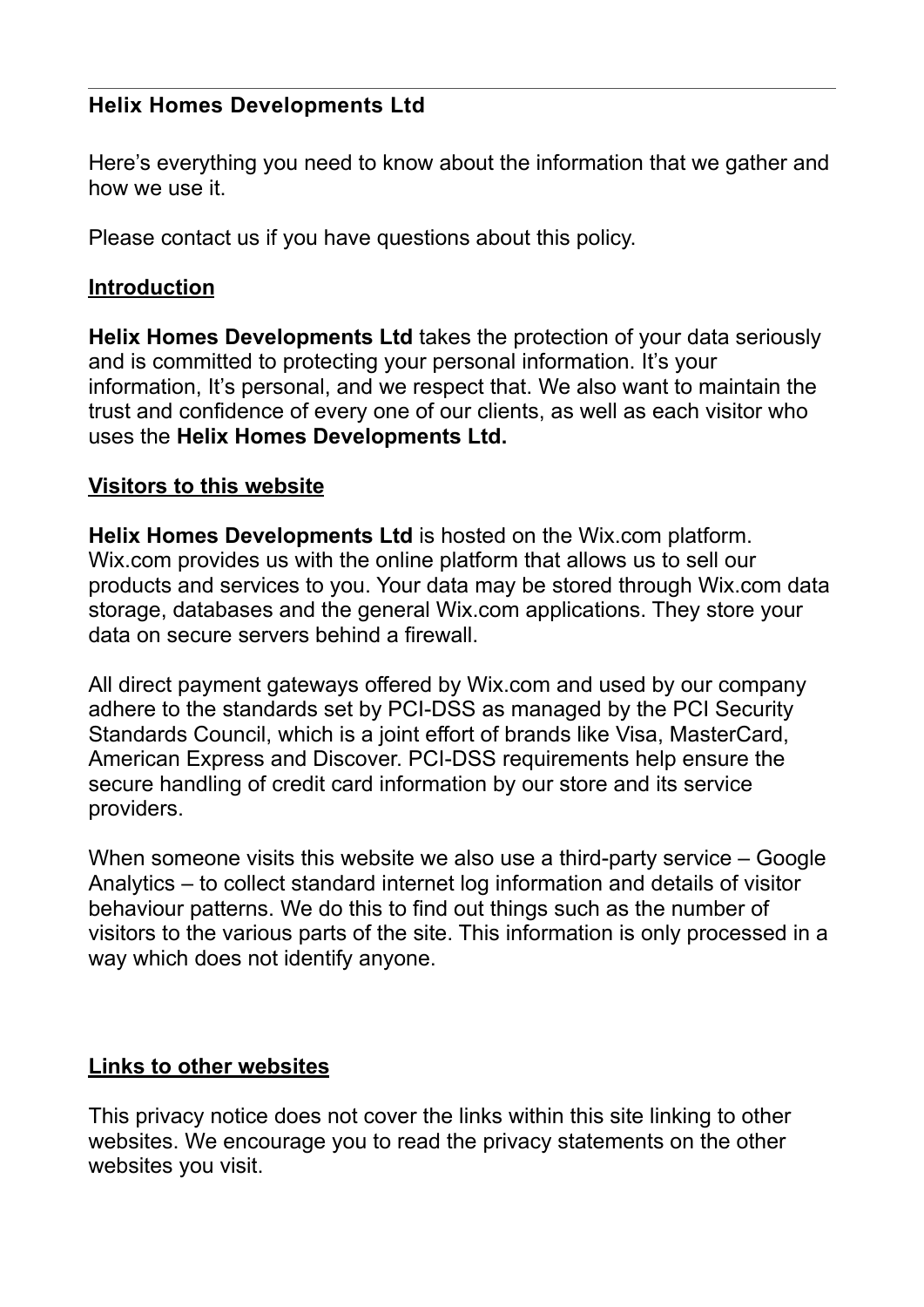## **What type of information do you collect?**

We receive, collect and store any information you enter on our website or provide us in any other way. In addition, we collect the Internet protocol (IP) address used to connect your computer to the Internet; login; e-mail address; password; computer and connection information and purchase history. We may use software tools to measure and collect session information, including page response times, length of visits to certain pages, page interaction information, and methods used to browse away from the page. We also collect personally identifiable information (including name, email, password, communications); payment details (including credit card information), comments, feedback, product reviews, recommendations, and personal profile.

## **How We Collect Your Personal Information**

We collect your information when you decide to interact with us.This is usually when:

- you contact us using the online form
- you sign up to receive emails or Newsletters from our website.

When you conduct a transaction on our website, as part of the process, we collect personal information you give us such as your name, address and email address. Your personal information will be used for the specific reasons stated above only.

## **Why do you collect such personal information?**

We collect such Non-personal and Personal Information for the following purposes:

- *1.* To provide and operate the Services;
- *2.* To provide our Users with ongoing customer assistance and technical support;
- *3.* To be able to contact our Visitors and Users with general or personalised service-related notices and promotional messages;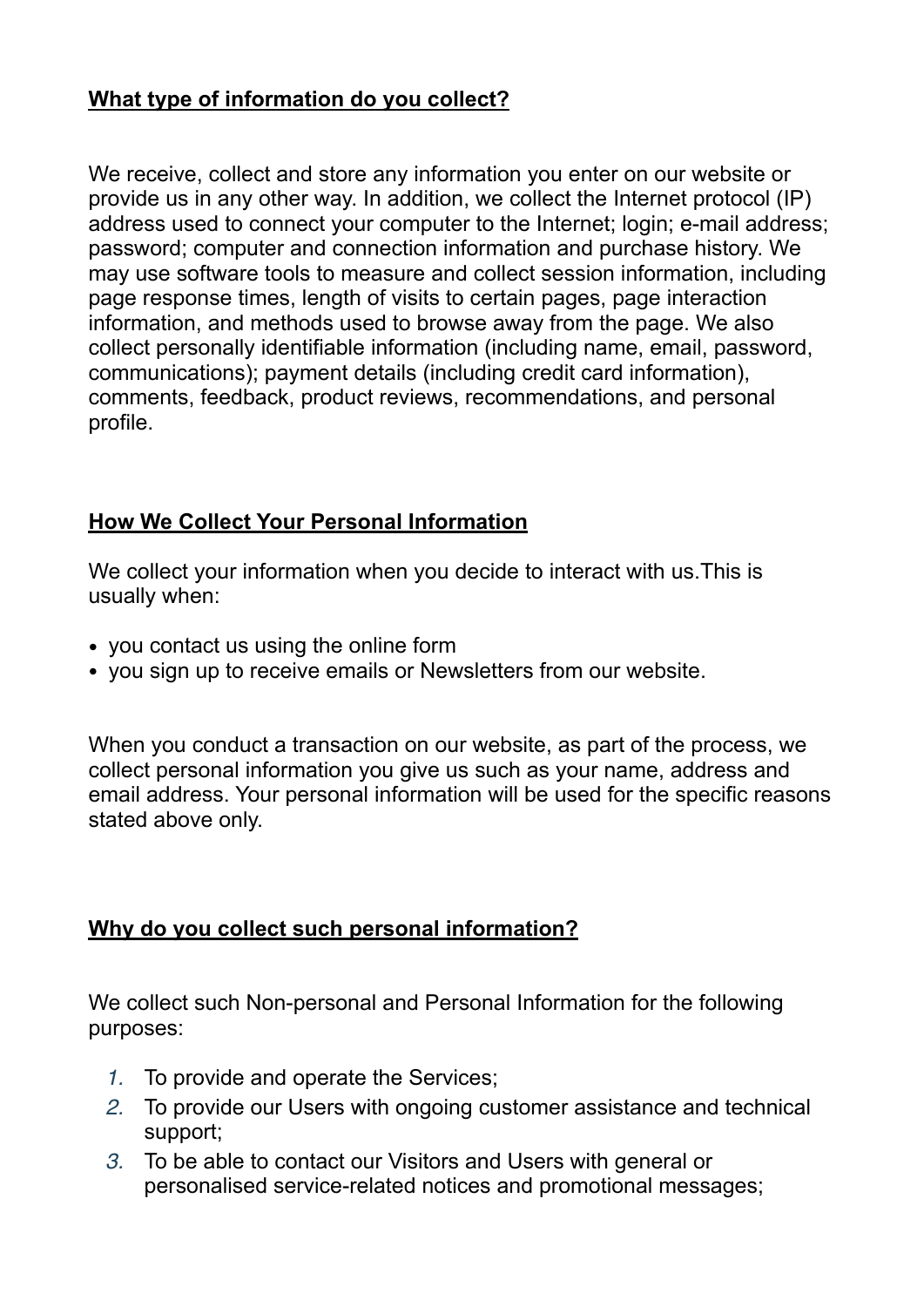- *4.* To create aggregated statistical data and other aggregated and/or inferred Non-personal Information, which we or our business partners may use to provide and improve our respective services;
- *5.* To comply with any applicable laws and regulations

## **How do you store, use, share and disclose your site visitors' personal information?**

Our company is hosted on the Wix.com platform. Wix.com provides us with the online platform that allows us to sell our products and services to you. Your data may be stored through Wix.com's data storage, databases and the general Wix.com applications. They store your data on secure servers behind a firewall.

All direct payment gateways offered by Wix.com and used by our company adhere to the standards set by PCI-DSS as managed by the PCI Security Standards Council, which is a joint effort of brands like Visa, MasterCard, American Express and Discover. PCI-DSS requirements help ensure the secure handling of credit card information by our store and its service providers

## **Third Party Organisations**

**Helix Homes Developments Ltd** will never share, sell, rent or trade your personal information to any third parties for marketing or any other reasons. However, we may have to share your Personal Information to comply with applicable laws and regulations, to respond to a subpoena, search warrant or other lawful request for information we receive, or to otherwise protect our rights.

## **How do you communicate with your site visitors?**

We may contact you to notify you regarding your account, to troubleshoot problems with your account, to resolve a dispute, to collect fees or monies owed, to poll your opinions through surveys or questionnaires, to send updates about our company, or as otherwise necessary to contact you to enforce our User Agreement, applicable national laws, and any agreement we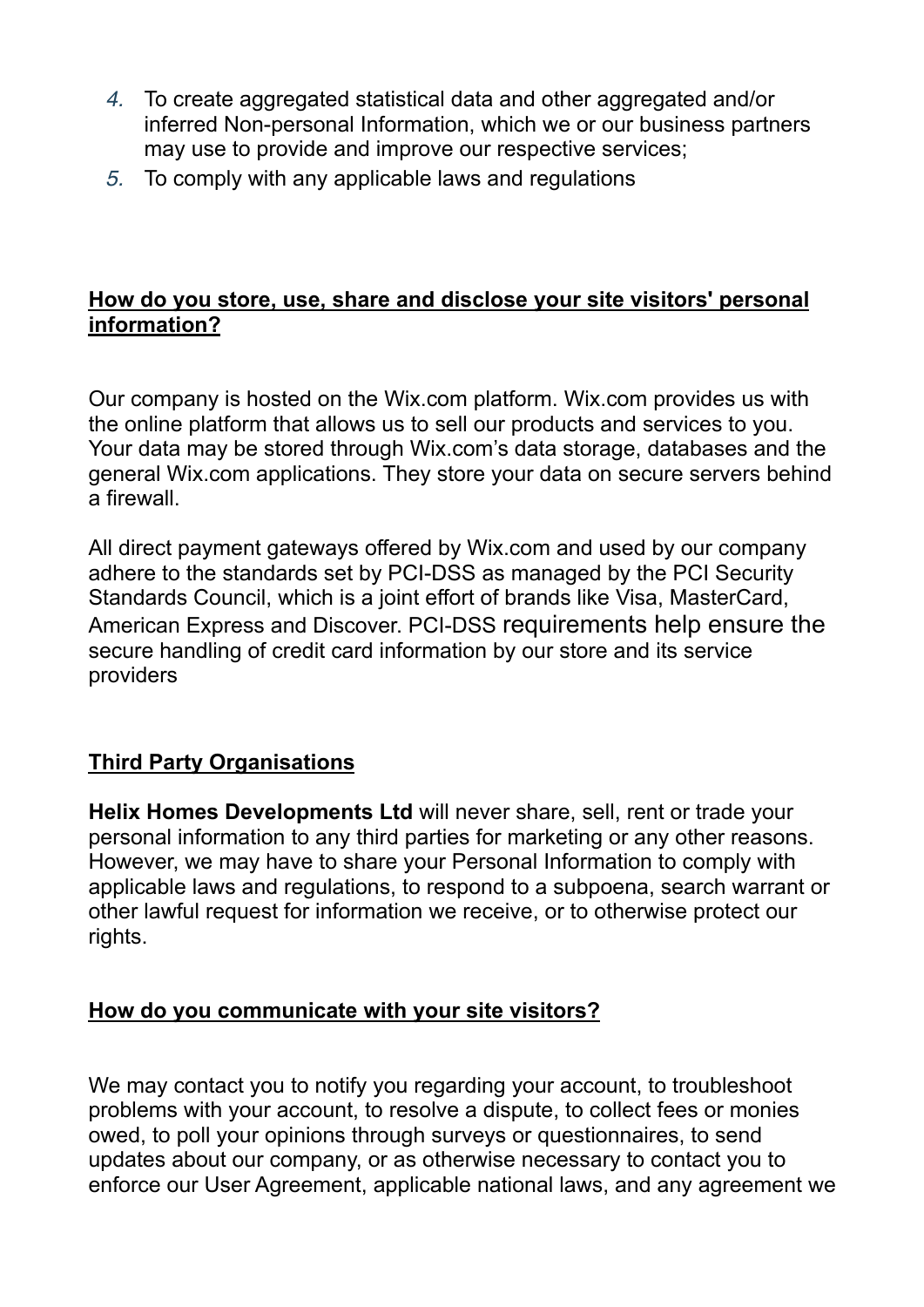may have with you. For these purposes we may contact you via email, telephone, text messages, and postal mail.

## **How do you use cookies and other tracking tools?**

Cookies On Wix Site

Cookies are small pieces of data stored on a site visitor's browser. They are typically used to keep track of the settings users have selected and actions they have taken on a site.

Take a look at the table below to see which cookies we place on Wix sites:

| <b>Strictly</b><br>Necessary |                                                 |                                                                                                                                                                                |
|------------------------------|-------------------------------------------------|--------------------------------------------------------------------------------------------------------------------------------------------------------------------------------|
| Cookie name                  | <b>Duration</b>                                 | Purpose                                                                                                                                                                        |
| ForceFlashSite               | Session                                         | When viewing a mobile site<br>(old mobile under<br>m.domain.com) it will force<br>the server to display the non-<br>mobile version and avoid<br>redirecting to the mobile site |
| hs                           | <b>Session</b>                                  | <b>Security</b>                                                                                                                                                                |
| smSession                    | <b>Persistent (Two</b><br>days or two<br>weeks) | Identifies logged in site<br>members                                                                                                                                           |
| <b>XSRF-TOKEN</b>            | <b>Session</b>                                  | <b>Security</b>                                                                                                                                                                |

## First-Party Cookies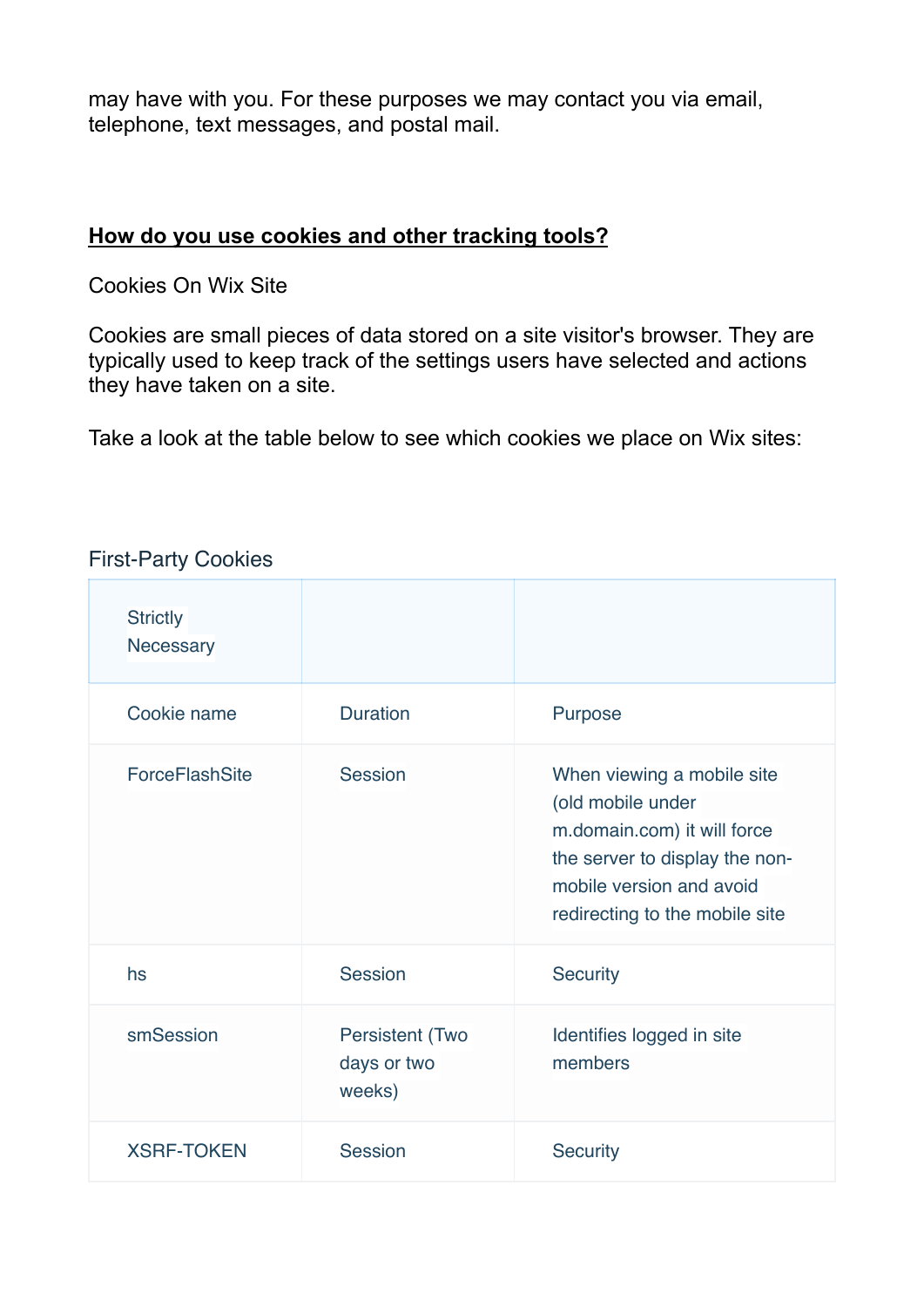| Functionality |                                  |                                                                            |
|---------------|----------------------------------|----------------------------------------------------------------------------|
| Cookie name   | <b>Duration</b>                  | Purpose                                                                    |
| sySession     | <b>Persistent (Two</b><br>years) | Identifies unique visitors and<br>tracks a visitor's sessions on<br>a site |
| SSR-caching   | <b>Session</b>                   | Indicates how a site was<br>rendered.                                      |
| smSession     | <b>Persistent (Two</b><br>weeks) | Identifies logged in site<br>members                                       |

# Third-Party Cookies

| Functionality                                                                           |                 |                 |
|-----------------------------------------------------------------------------------------|-----------------|-----------------|
| Cookie name                                                                             | <b>Duration</b> | Purpose         |
| TS*                                                                                     | Session         | <b>Security</b> |
| TS01*******                                                                             | <b>Session</b>  | <b>Security</b> |
| TSxxxxxxxx (where x is<br>replaced with a random<br>series of numbers and<br>letters)   | Session         | <b>Security</b> |
| TSxxxxxxxx_d (where x is<br>replaced with a random<br>series of numbers and<br>letters) | Session         | <b>Security</b> |